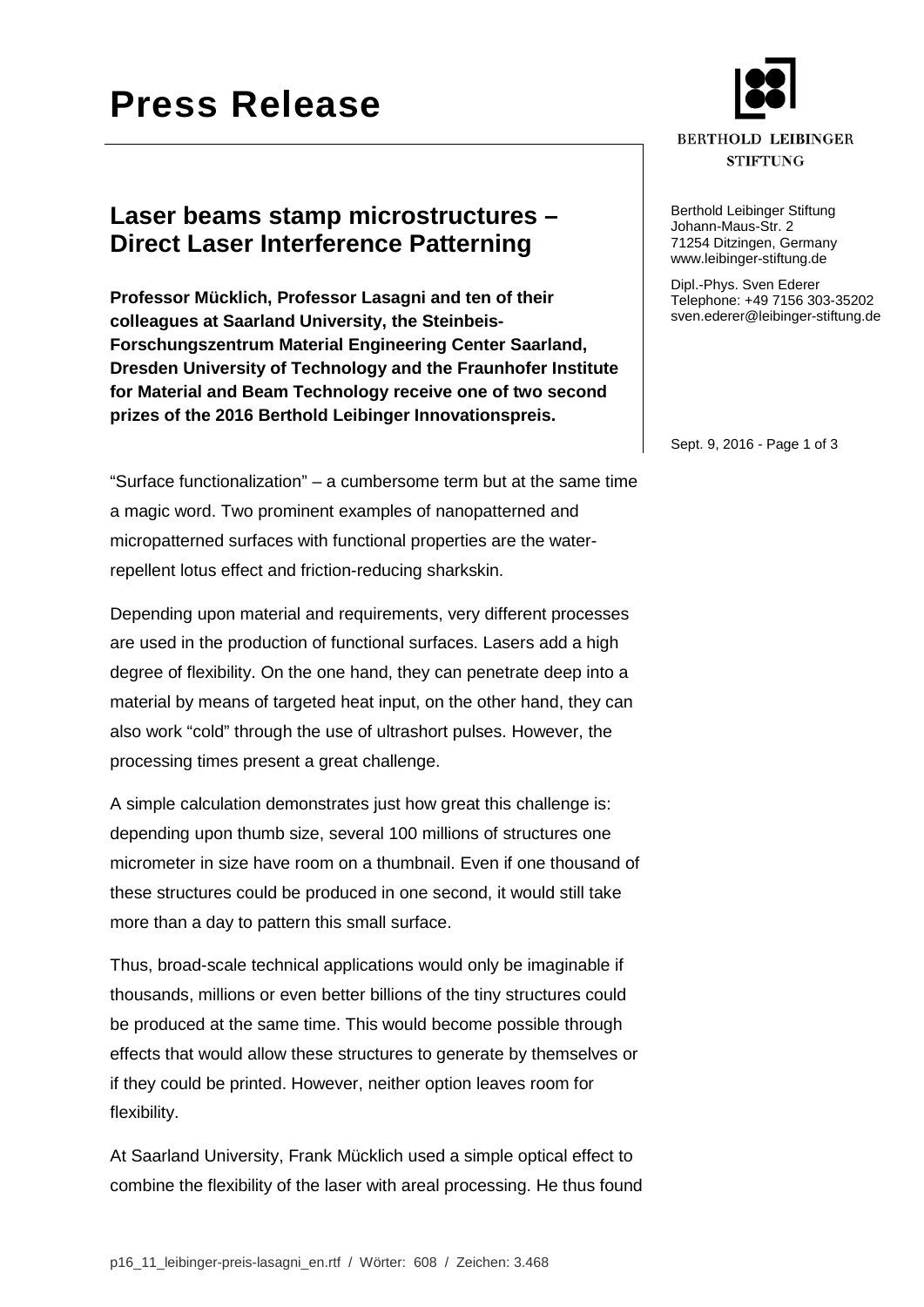

#### **BERTHOLD LEIBINGER STIFTUNG**

### Telephone: +49 7156 303-35202 sven.ederer@leibinger-stiftung.de

Sept. 9, 2016 - Page 2 of 3

### **Laser beams stamp microstructures Dipl.-Phys. Sven Ederer**

a compromise between drawn-out, point-by-point construction and inflexible mask technology. So-called interference patterns are created by overlaying two or more laser beams. These patterns can be calculated and the laser beams adjusted accordingly. Periodic micropatterns or nanopatterns are produced on surfaces as large as the beam diameter – that is, in a range of square millimeters or square centimeters. Thus, the combined laser beams can concurrently produce millions to billions of small structures with one "shot". They are flexible in their settings and can apply structures across large surfaces, just as a stamp transfers a certain pattern.

Together with his working group, Frank Mücklich studies functional materials and has a passion for laser technology. However, he is not satisfied with just publishing his scientific findings and producing samples for laboratories, he also wants the diverse, fascinating abilities of his materials to find a place in everyday life. To achieve this, he founded the Steinbeis-Forschungszentrum Material Engineering Center Saarland in 2009 as a transfer institute for industrial collaborations. Similar to his doctoral advisor Mücklich, Andrés Lasagni at Dresden University of Technology also believes in transferring his technologies to practice. He is specialized in large surface micropatterning and nanopatterning and, together with his team at the Fraunhofer Institute for Material and Beam Technology, has developed a range of systems for different laser interference patterning applications that are ready for industrial use.

Thus the know-how and systems necessary for producing functionalized surfaces are available to users today.

Ideas and requests abound. Next to classic applications such as the minimization of wear on lubricated surfaces, antibacterial properties are also in demand, as are implant surfaces that facilitate cell